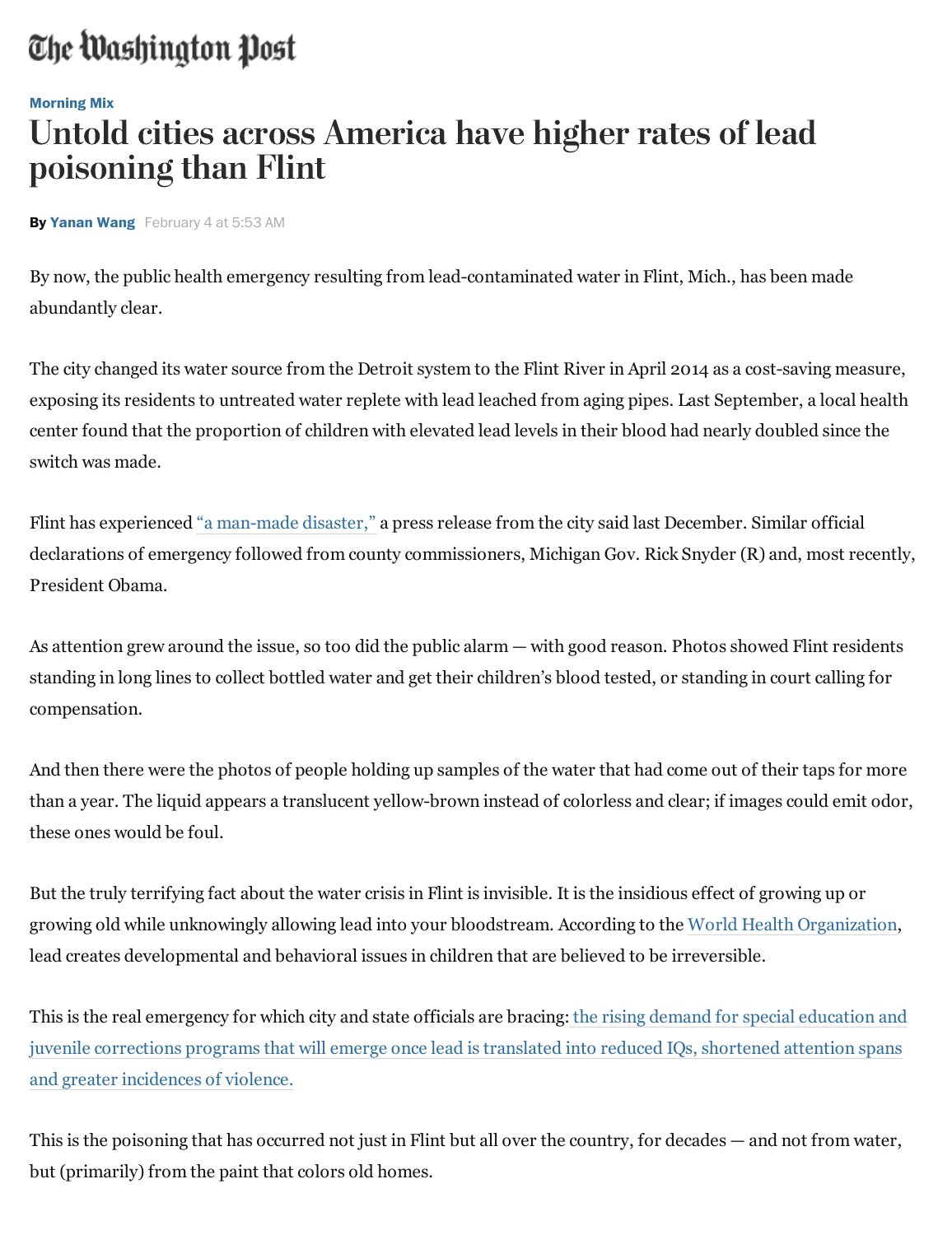Data collected by the Center for Disease Control and [Prevention](http://www.cdc.gov/nceh/lead/data/Website_StateConfirmedByYear_1997_2014_01112016.htm) shows that over 40 percent of the states that reported lead test results in 2014 have higher rates of lead poisoning among children than Flint.

In Flint, 4 [percent](http://flintwaterstudy.org/2015/09/pediatric-lead-exposure-presentation-from-hurley-medical-center-doctors-concerning-flint-mi/) of kids aged five and under tested with blood-lead levels of at least 5 micrograms per deciliter, the threshold of lead intake that necessitates public health action, as defined by the federal government.

Elsewhere in the country, 12 states reported that a greater percentage of kids under six years old met or surpassed that threshold. The most egregious example is Pennsylvania, where 8.5 percent of the children tested were found to have dangerously high levels of lead in their blood.

Only 27 states (including Washington, D.C.) reported childhood blood lead surveillance results to the CDC's national database for 2014, the most recent statistical set available.

These represent just a slice of the infant population. In Texas, for instance, only 184 kids were tested for lead poisoning. The state's population of kids under six exceeds 2 million.

On the federal level, then, there is no comprehensive understanding of the extent to which the population is being exposed to hazardous amounts of lead. While the percentage of children with more than 5 micrograms per deciliter of lead has been steadily declining, the CDC says no blood-lead level in children has been determined to be "safe."

Flint may have in recent months become synonymous with lead contamination in America, but it is by no means the only — or the most extreme — example of how the toxic element can make its way into our bodies.

Lead poisoning has a variety of sources, nearly all of them household items. The most common source of lead poisoning is paint peeling inside older houses or apartment buildings.

As David Rosner, a public health and history professor at Columbia University and the author of "Lead Wars," told The Post's Philip Bump last month, lead was a "'gift of [God'"](https://www.washingtonpost.com/news/the-fix/wp/2016/01/19/lead-contamination-exists-throughout-the-u-s-but-flint-has-a-special-history/) — an expression attributed to a representative of General Motors — in the early 20th century, when industrialists considered it "essential to modern production."

Lead paint is opaque and water-resistant. It's durable. Only decades later did the American Psychological Association discover that lead in the body had serious [repercussions](http://www.apa.org/action/resources/research-in-action/lead.aspx) for children's development. But the revelation came too late, as countless homes had already been painted with lead.

As Flint has raised the specter of lead, advocacy groups elsewhere are seizing on the attention to raise awareness about contamination in their own jurisdictions.

At a press conference in Trenton, N.J., this week, a coalition of groups led by community development nonprofit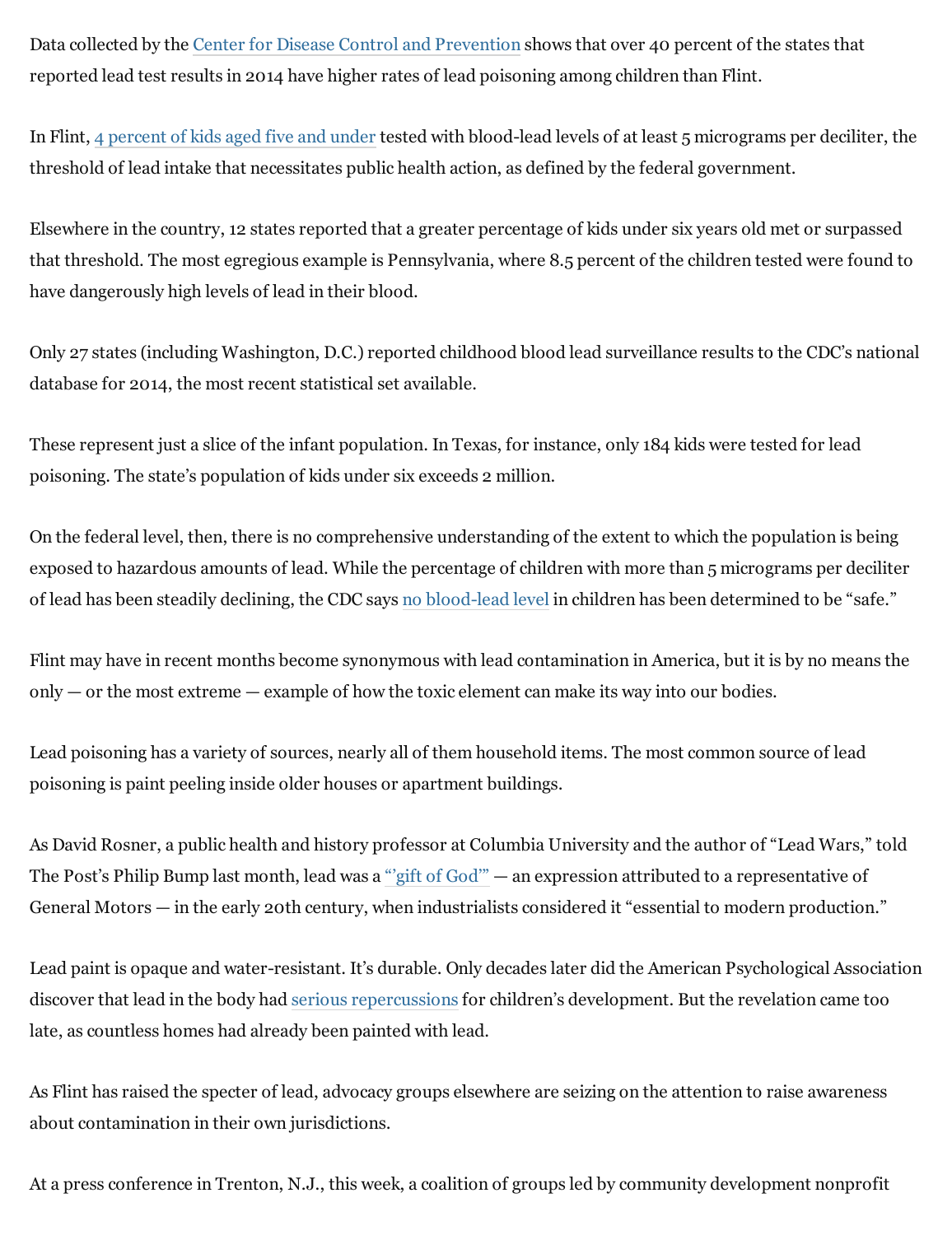Isles, Inc. urged Gov. Chris Christie (R) to devote \$10 million towards the Lead Hazard Control Assistance Fund, which oversees the removal of lead from old homes and other lead abatement projects.

Using state data from New Jersey and Michigan, Isles pointed out that 11 New Jersey cities have a higher proportion of children with dangerous lead levels than Flint.

"While lead levels in children in the suburbs have plummeted, the harsh fact is that minority children in urban communities continue to be poisoned, " Isles environmental health director Elyse Pivnick said in a phone interview with The Post. "If you're a mother in Trenton or Newark, we do not think the problem has been solved."

Kevin Roberts, a spokesperson for Christie's office, rejected the comparison to Flint, calling it "apples-to-oranges" in a phone interview with The Post.

The state's latest data show that more than 600 fewer New Jersey children tested for blood lead levels greater than 10 micrograms per deciliter in 2015 than 17 years ago, when less testing was conducted.

"Even as the number of screenings have gone up dramatically, incidents of elevated blood levels have fallen dramatically," said a statement from Christie's office emailed to The Post. Last month, the governor vetoed a bill that would dedicate \$10 million to the lead assistance fund because it fell under the category of supplemental spending.

"It's entirely possible that there are urban areas with more total instances of elevated blood levels," Roberts told The Post. "We were one of the first areas settled when the Europeans came over here. Naturally we have old housing stock."

Meanwhile, in Michigan itself, reports from [Detroit](http://www.detroitnews.com/story/news/michigan/flint-water-crisis/2016/01/27/many-michigan-cities-higher-lead-levels-flint/79438144/) News and [MLive](http://www.mlive.com/news/index.ssf/2016/02/thousands_of_michigan_children.html) have pointed out that several cities outside of Flint have higher rates of lead poisoning — again, not from water, but old paint and soil contaminated by factory emissions from yesteryears.

"Flint is an anomaly because they screwed up so badly with the water," Matt Milcarek, a city commissioner in Kalamazoo, Mich., told MLive. "But lead in the home is what's poisoning our children. It makes me nervous that everyone is focused on water right now, and so people may test their water and think they're safe, when they may not even be remotely safe [from lead]."

#### More from Morning Mix

Meet the cancer patient who [stumped](https://www.washingtonpost.com/news/morning-mix/wp/2016/02/04/meet-the-cancer-patient-who-challenged-clinton-about-death-with-dignity-on-cnn/) Hillary Clinton on death with dignity at CNN's town hall